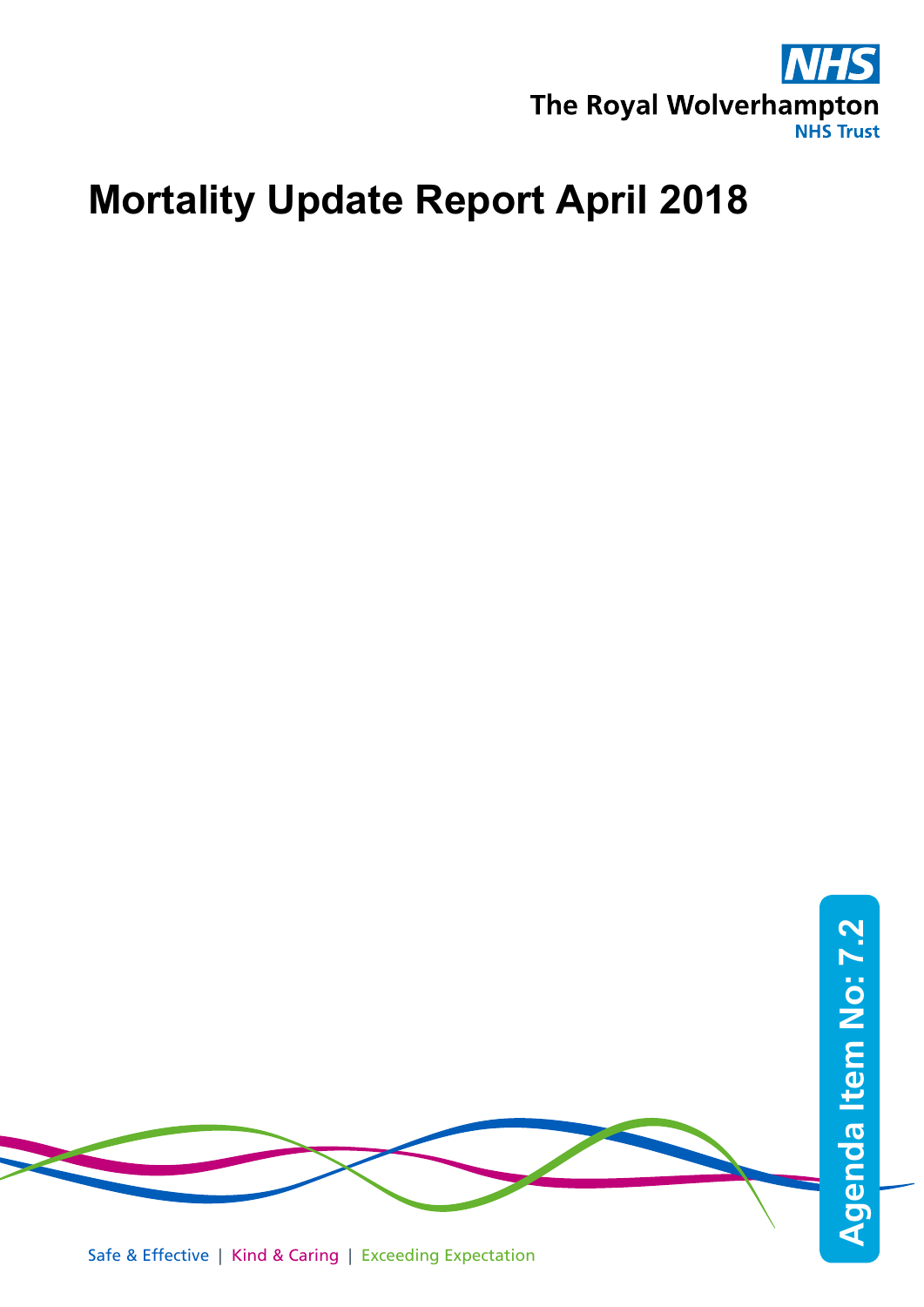The Royal Wolverhampton MHS



**NHS Trust** 

| <b>Trust Board Report</b>                                      |                                                                                                                                                                                                                                                                                                                                                                                                                                                                                                                                                                                                                                                                                                         |  |  |  |  |  |  |
|----------------------------------------------------------------|---------------------------------------------------------------------------------------------------------------------------------------------------------------------------------------------------------------------------------------------------------------------------------------------------------------------------------------------------------------------------------------------------------------------------------------------------------------------------------------------------------------------------------------------------------------------------------------------------------------------------------------------------------------------------------------------------------|--|--|--|--|--|--|
| <b>Meeting Date:</b>                                           | 30 April 2018                                                                                                                                                                                                                                                                                                                                                                                                                                                                                                                                                                                                                                                                                           |  |  |  |  |  |  |
| Title:                                                         | <b>Mortality Update Report</b>                                                                                                                                                                                                                                                                                                                                                                                                                                                                                                                                                                                                                                                                          |  |  |  |  |  |  |
| <b>Executive</b><br><b>Summary:</b>                            | The paper presents the Trust's most recent mortality statistics analysis<br>showing the outlier position for the SHMI indicator. As previously reported<br>the decrease in number of ordinary admissions contributes to a low expected<br>mortality for the Trust when compared to England's expected mortality. An<br>update on the learning from deaths guidance implementation is provided<br>alongside the update on the action plan to address the higher than expected<br>SHMI and provide assurance in relation to clinical care. The actions related<br>to data quality and clinical aspects have been implemented as scheduled<br>and criteria for monitoring impact of actions are monitored. |  |  |  |  |  |  |
| <b>Action</b><br><b>Requested:</b>                             | Receive and note                                                                                                                                                                                                                                                                                                                                                                                                                                                                                                                                                                                                                                                                                        |  |  |  |  |  |  |
| For the attention<br>of the Board                              | The higher than expected SHMI is linked to the decrease in number of<br>ordinary admissions. A slight increase in actual deaths was observed in<br>2017-18 however that needs to be assessed in the national context once<br>England's data are available.                                                                                                                                                                                                                                                                                                                                                                                                                                              |  |  |  |  |  |  |
| <b>Assure</b>                                                  | The Board was reassured through previous analysis that the data driven<br>increased SHMI is not an indicator of higher mortality or quality of care. The<br>work undertaken internally and externally identified no systemic failures in<br>care. The actions put in place are meant to provide learning and<br>improvement opportunities for clinicians whilst at the same time addressing<br>improvements in administrative data.                                                                                                                                                                                                                                                                     |  |  |  |  |  |  |
| <b>Advise</b>                                                  | The raised SMRs can impact on the Trust's reputation where these<br>indicators are poorly understood and mistakenly associated with excess<br>mortality. Whilst steps are taken to record and code as accurately as<br>possible our internal data, the reduced denominator for certain categories of<br>admissions means that the improvements in SHMI might not show<br>immediately.                                                                                                                                                                                                                                                                                                                   |  |  |  |  |  |  |
| <b>Alert</b>                                                   |                                                                                                                                                                                                                                                                                                                                                                                                                                                                                                                                                                                                                                                                                                         |  |  |  |  |  |  |
| <b>Author + Contact</b><br>Details:                            | CCI Analyst Tel 01902 695948                                                                                                                                                                                                                                                                                                                                                                                                                                                                                                                                                                                                                                                                            |  |  |  |  |  |  |
| <b>Links to Trust</b><br><b>Strategic</b><br><b>Objectives</b> | 1. Create a culture of compassion, safety and quality<br>2. Proactively seek opportunities to develop our services<br>3. To have an effective and well integrated local health and care system that operates<br>efficiently<br>6. Be in the top 25% of all key performance indicators                                                                                                                                                                                                                                                                                                                                                                                                                   |  |  |  |  |  |  |
| <b>Resource</b><br>Implications:                               | Revenue:<br>Capital:<br>Workforce:<br><b>Funding Source:</b>                                                                                                                                                                                                                                                                                                                                                                                                                                                                                                                                                                                                                                            |  |  |  |  |  |  |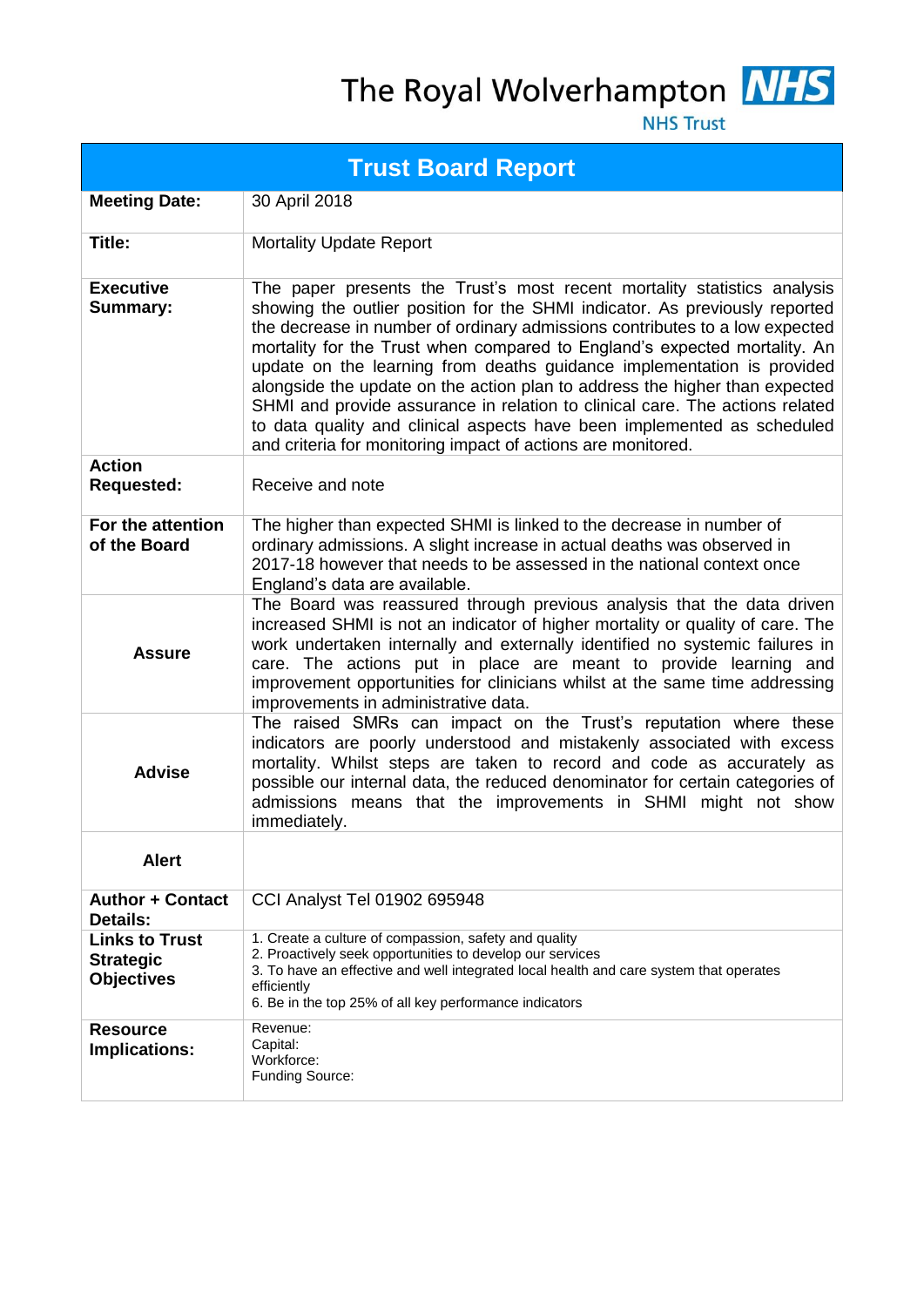| <b>CQC Domains</b>                             | <b>Safe:</b> patients, staff and the public are protected from abuse and avoidable harm.<br>Effective: care, treatment and support achieves good outcomes, helping people maintain<br>quality of life and is based on the best available evidence.<br><b>Caring:</b> staff involve and treat everyone with compassion, kindness, dignity and respect.<br><b>Responsive:</b> services are organised so that they meet people's needs.<br>Well-led: the leadership, management and governance of the organisation make sure it's<br>providing high-quality care that's based around individual needs, that it encourages learning<br>and innovation, and that it promotes an open and fair culture. |  |  |  |  |
|------------------------------------------------|---------------------------------------------------------------------------------------------------------------------------------------------------------------------------------------------------------------------------------------------------------------------------------------------------------------------------------------------------------------------------------------------------------------------------------------------------------------------------------------------------------------------------------------------------------------------------------------------------------------------------------------------------------------------------------------------------|--|--|--|--|
| <b>Equality and</b><br><b>Diversity Impact</b> | N/A                                                                                                                                                                                                                                                                                                                                                                                                                                                                                                                                                                                                                                                                                               |  |  |  |  |
| <b>Risks: BAF/TRR</b>                          | 4734                                                                                                                                                                                                                                                                                                                                                                                                                                                                                                                                                                                                                                                                                              |  |  |  |  |
| <b>Risk: Appetite</b>                          | No change                                                                                                                                                                                                                                                                                                                                                                                                                                                                                                                                                                                                                                                                                         |  |  |  |  |
| <b>Public or Private:</b>                      | Public                                                                                                                                                                                                                                                                                                                                                                                                                                                                                                                                                                                                                                                                                            |  |  |  |  |
| <b>Other formal</b><br>bodies involved:        | Mortality Review Assurance Group, Quality Governance Assurance<br><b>Committee, Trust Management Committee</b>                                                                                                                                                                                                                                                                                                                                                                                                                                                                                                                                                                                    |  |  |  |  |
| <b>References</b>                              |                                                                                                                                                                                                                                                                                                                                                                                                                                                                                                                                                                                                                                                                                                   |  |  |  |  |
| <b>NHS</b><br><b>Constitution:</b>             | In determining this matter, the Board should have regard to the Core<br>principles contained in the Constitution of:<br>Equality of treatment and access to services<br>High standards of excellence and professionalism<br>Service user preferences<br>Cross community working<br><b>Best Value</b><br>Accountability through local influence and scrutiny                                                                                                                                                                                                                                                                                                                                       |  |  |  |  |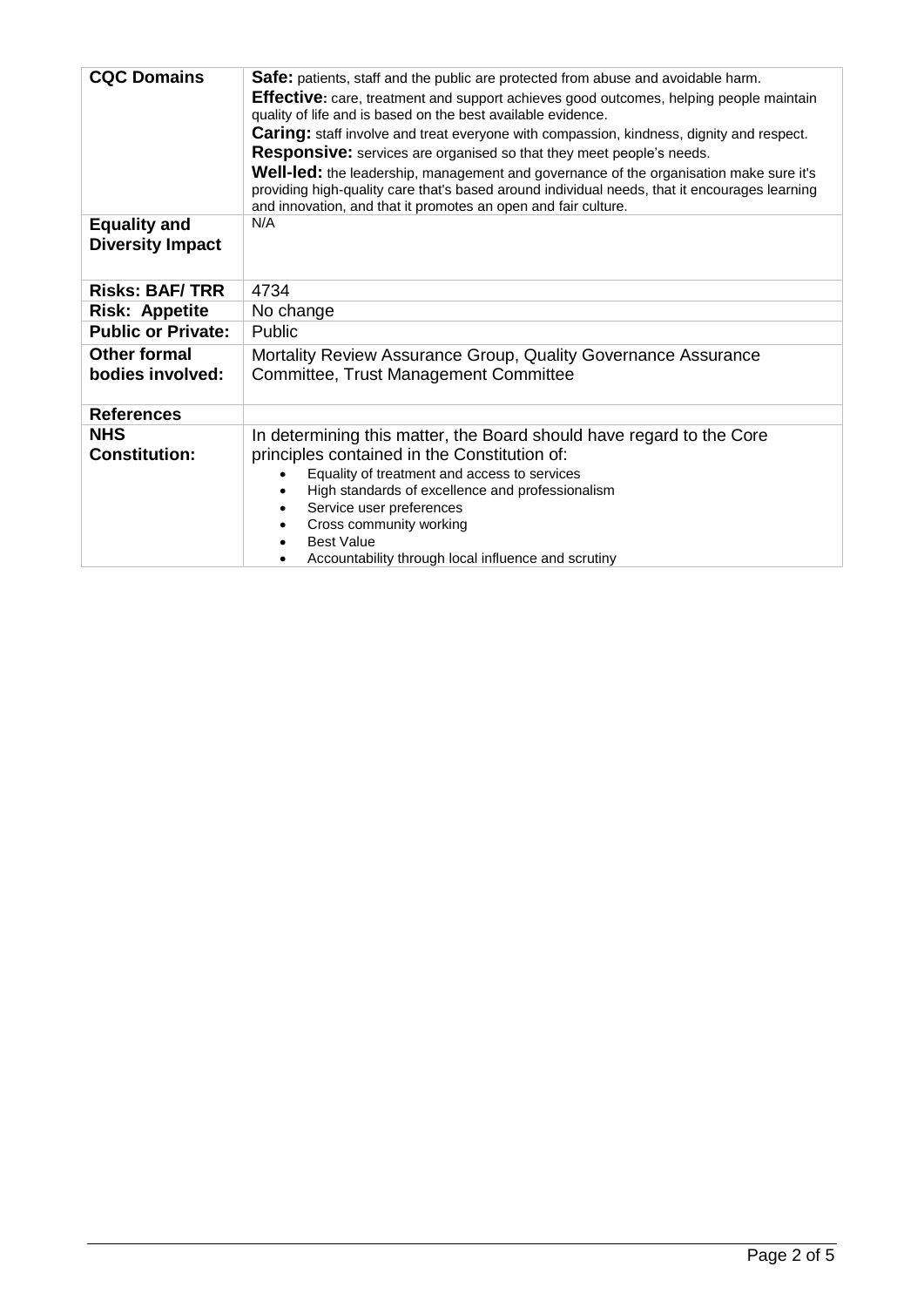#### **1. Standardised Mortality Rates**

The Summary Hospital-level Mortality Indicator (SHMI) indicator reported in England for RWT was 1.18 and classed as higher than expected for October 2016 – September 2017.

The differences in data trends are increasing when comparing RWT's and England's data. The number of discharges included in the SHMI calculations continued to decrease for RWT (tables 1 and 2) whilst for England the number is higher, increasing at each reporting period. The expected mortality is lower than the national for RWT, which doesn't reflect accurately the population treated at the Trust. The number of deaths occurring in hospital for the 2017-18 financial year is higher than in previous years which affects the standardised mortality rates due to the decreased denominator and resulting lower expected mortality.

As previously shown, the expected mortality for RWT has moved in the opposite direction to that of the acute Trusts in England (figure 3). The likely explanation for this is the variation in data particularly at primary diagnosis on admission level.

*Table 1: RWT and England SHMI data by financial year, including the latest 2 publications*

| Reporting   | <b>SHMI</b> | <b>RWT</b> | RWT      | England | RWT No.     | <b>RWT</b>  | RWT No      | England no. | England   |
|-------------|-------------|------------|----------|---------|-------------|-------------|-------------|-------------|-----------|
| period      | <b>RWT</b>  | Crude      | Expected | Crude   | discharges  | No.         | expected    | discharges  | no.       |
|             |             | death      | death %  | death % | included in | deaths      | deaths      | included in | observed/ |
|             |             | %          |          |         | <b>SHM</b>  | <b>SHMI</b> | <b>SHMI</b> | <b>SHMI</b> | expected  |
|             |             |            |          |         |             |             |             |             | deaths    |
|             |             |            |          |         |             |             |             |             |           |
| Apr14-Mar15 | 99          | 3.6%       | 3.6%     | 3.3%    | 66,813      | 2,372       | 2,394       | 8,732,830   | 286,629   |
| Apr15-Mar16 | 106         | 3.6%       | 3.4%     | 3.2%    | 69,540      | 2,528       | 2,384       | 8,825,694   | 282,723   |
| Apr16-Mar17 | 115         | 3.7%       | 3.2%     | 3.3%    | 69.524      | 2,572       | 2,235       | 8,908,215   | 293,623   |
| Jul16-Jun17 | 116         | 3.7%       | 3.2%     | 3.3%    | 68,784      | 2,566       | 2,204       | 8,915,877   | 292,307   |
| Oct16-Sep17 | 118         | 3.8%       | 3.2%     | 3.3%    | 68,636      | 2,599       | 2,194       | 8,933,241   | 292,595   |

*Note: Red SHMI figure is higher than expected; SHMI figures include deaths occurring up to 30 days post discharge from hospital.*



## *Figure 1: RWT data included in SHMI Figure 2: England data included in SHMI*

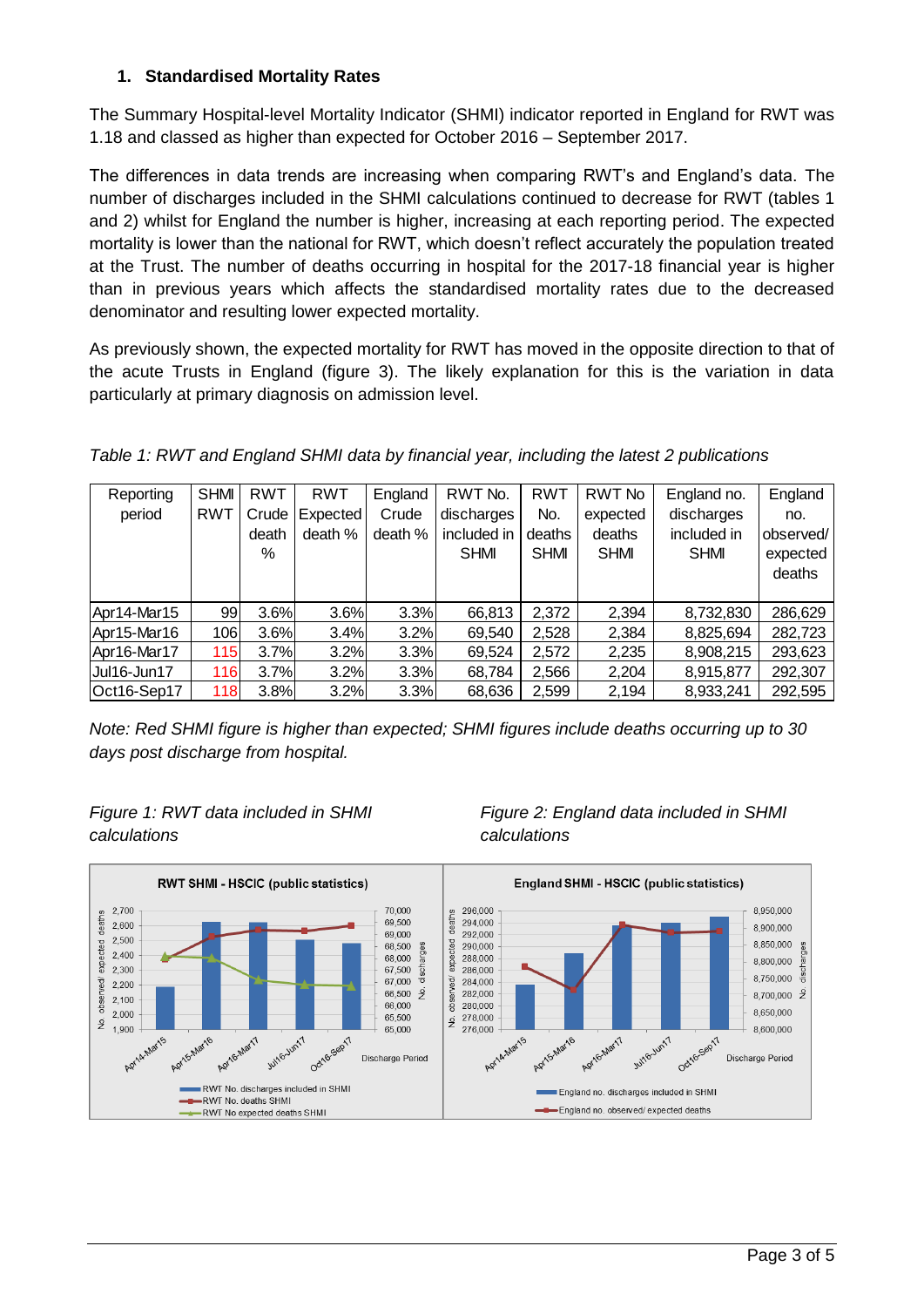### *Figure 3: Expected mortality trends, RWT and England*



*Table 2: RWT inpatient data*

|                         | All discharges* |         |         | Ordinary discharges* |         |         |  |
|-------------------------|-----------------|---------|---------|----------------------|---------|---------|--|
|                         | 2015/16         | 2016/17 | 2017/18 | 2015/16              | 2016/17 | 2017/18 |  |
| Deaths                  | 1907            | 1899    | 2035    | 1900                 | 1897    | 2031    |  |
| Discharges              | 161582          | 161418  | 142946  | 71917                | 69504   | 68231   |  |
| Crude death %           | 1.18%           | 1.18%   | 1.42%   | 2.64%                | 2.73%   | 2.98%   |  |
| *still births excluded. |                 |         |         |                      |         |         |  |

*(all discharges include all elective and non-elective activity; SHMI data include only the ordinary discharges; these are the unplanned discharges, excluding day cases and regular attenders).*

Looking at the internal data (table 2), which provides an updated picture of the full 2017-18 financial year, it is anticipated that the SHMI will continue to increase for this period. The number of ordinary discharges is the lowest from 2014-15 and an increase in number of deaths was observed. Once national data for the last quarter of 2017-18 is available we can look at whether the number of deaths has increased significantly across England.

#### **2. Update on the National Guidance on Learning from deaths**

For the period April 2017 – January 2018 there were 1651 adult inpatient deaths at the Trust. Of these 67.4% had an initial mortality review recorded by the end of January 2018 and 46.7% had a review using the SJR methodology, which was introduced in August 2017.

The SJR reviews show the following scores for overall care:

| <b>Rating of overall</b> | No.   | %     |  |
|--------------------------|-------|-------|--|
| care                     | cases | Cases |  |
| 2 - poor care            | 24    | 3%    |  |
| 3 - adequate care        | 341   | 44%   |  |
| 4 - good care            | 324   | 42%   |  |
| 5 - excellent care       | 82    | 11%   |  |
| <b>IGrand Total</b>      | 771   |       |  |